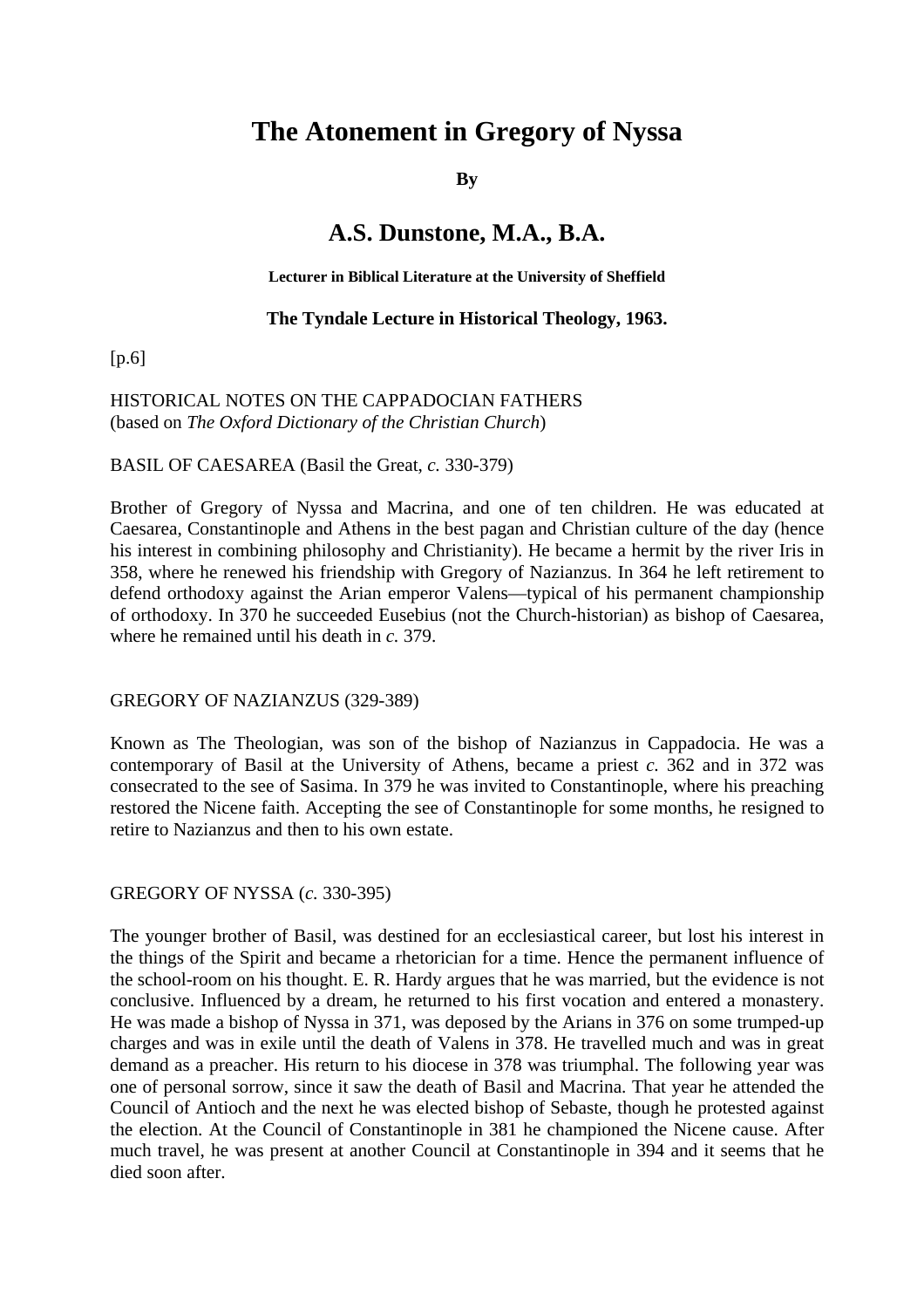He was acquainted with Platonist and neo-Platonist speculation and was an outstanding exegete, orator and ascetical writer. Among his works are Polemical Treatises and Exegetical and Ascetical books. The *Catechetical Oration* expounds in a popular way the doctrines of the Trinity, the incarnation, redemption and the sacraments. His commentary on the Life of Moses owes much to Origen and his mystical and allegorical interpretation of Scripture.

The great contribution of the Cappadocians to the history of the Christian Church was that they were the chief influence that led to the final defeat of Arianism. Thereafter the doctrine of atonement could be built on solid foundations. Their special interest was in appealing to all that was best in the secular culture of their day and relating it to the Christian religion.

 $[p.7]$ 

## **INTRODUCTION**

Theology is a science which must by its nature be 'existential'; and the Cappadocians would subscribe to the view that any theological enquiry that had no immediate practical aim was useless. Before embarking upon a discussion of technical matters, therefore, we ought to establish the value of making a study such as this at the present time.

No apology is needed for seeking further illumination about the atonement, the central Christian doctrine. But why Gregory of Nyssa? There seems to be very little work on him in English. This is in strong contrast to an intense interest throughout the Middle Ages: about 1,200 manuscripts of his work have survived—a vast number. But the lack of English interest might in itself argue that others have felt that he contains nothing of pressing value for this generation. What is to be said in his defence?

Gregory lived in the most significant century in the history of the Christian Church. Had Arianism prevailed, there would be no Church today. Externally at peace, the Christian community was now in some way recognized by the state: this meant that she had time to define her position on the main theological issues. The Cappadocian Fathers had the educational and spiritual equipment with which to meet the needs of that century; and their vast resources of theological and philosophical wisdom can still enrich the life of the Church today.

But this enquiry has ecumenical as well as scholarly and historical value. Gregory belonged to the Greek part of the Church, which today would be called the Eastern Orthodox. We in the West are woefully ignorant of the thought-forms and outlook of our brethren in the East. Perhaps the present study may contribute towards further understanding. It has seemed to me, as I have studied Gregory, that all the orthodox writers in the Lutheran and Reformed churches would be glad to stand in the tradition of the Cappadocians; and the Romanists, like the Orthodox, would include them among their saints. How do they achieve this ecumenicity? How do they appeal to the priestly and prophetic, the sacramental and evangelical, the corporate and individual at the same time? Of course, it would be

 $[p.8]$ 

easy to do this by glossing over the problems; but the Cappadocians refuse to do this. They seem freely to acknowledge different sides of the truth, but they do not make divisions within the Church between supporters of each. In fact they accept all sides of the truth with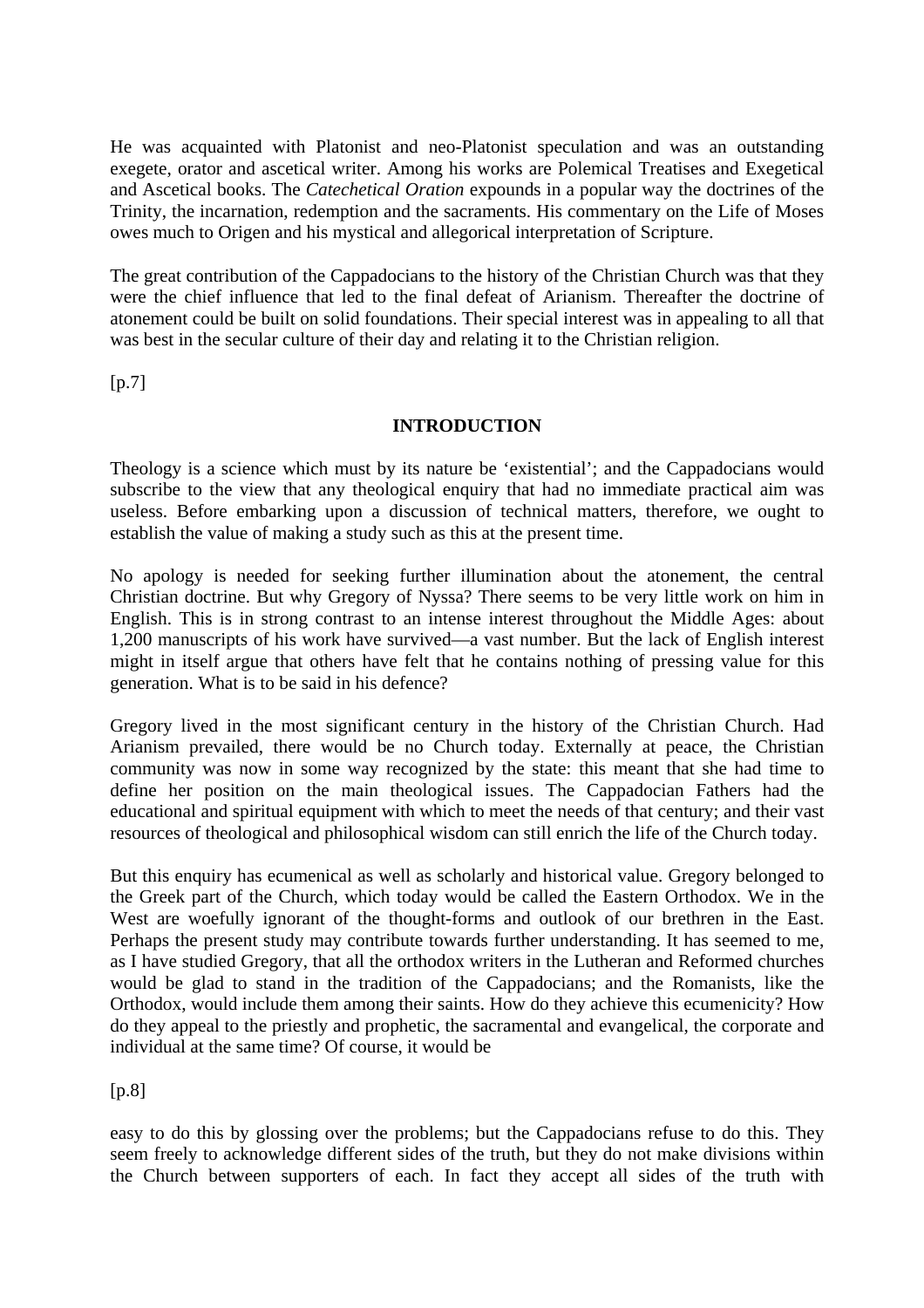remarkable humility. And now that the Church has experienced at least four centuries of emphasis on different aspects of the truth, there is much that she could learn from these 'evangelical catholics'.

Besides straddling denominational barriers, Gregory seems to contain truths that one would normally expect to find emphasized in opposing schools of theology (and perhaps these barriers are of greater significance today than those of denomination). In many ways a Barthian and a Thomist would be at home with this Father, as might a Calvinist and an Arminian. And again it is not because he was unaware of the contradictory emphases, but because it seemed to him that both aspects of the truth are present in Scripture and that therefore both need to be emphasized. It will be claimed that in his large view of both the Scriptures and the atonement, Gregory has much to teach our generation. The biblical foundations for all Gregory's doctrines may be far more sound than many of us might initially be ready to admit.

Any study of Gregory must begin with an acknowledgment of the philosophical speculation among his Christian predecessors. Ignatius, Irenaeus, Clement, Origen and Athanasius, besides the other two Cappadocians, all exercised an enormous influence upon his thought, especially Origen, that intellectual giant. The undercurrents of religious thinking in the contemporary pagan world must also have affected his presentation of the truth. But here we can study neither of these influences, nor can we more than glance at his treatment of the Scriptures, which are his most important source of doctrine. In a fuller treatment, we should obviously touch upon all these matters; and we should also need to look at his ideas about grace.<sup>1</sup> In this present study we confine ourselves to his treatment of the nature of humanity, the purpose of the incarnation, divinization and purification, and the sacraments.

## **I. THE NATURE OF HUMANITY**

Fallen human nature is a frequent theme in Gregory, as it is in all the Fathers. But in what sense is it fallen?<sup>2</sup> Gregory seems uncertain how far humanity has fallen from grace and how far it still retains the divine image. $3$  We must therefore examine his doctrine of sin and evil, forces which our Lord combats by His life, death and resurrection.

#### **THE FALL**

It is clear that, when dealing with the extent of the Fall, Gregory will not consistently hold the view either that it has affected every part of human nature or that its results are only partial. The use of the term '(divine) mixture' seems to indicate that men still have within themselves both the divine principle and (therefore) immortality. The eighth chapter of the *Catechetical Oration* provides much of the evidence both ways. On the one side he teaches that death does not and cannot touch the soul,<sup>4</sup> that the thinking nature is somehow superior to the senses;<sup>5</sup> and

<sup>&</sup>lt;sup>1</sup> A. S. Dunstone, 'The Meaning of Grace in Gregory of Nyssa', *Scottish Journal of Theology*, 1962.

<sup>&</sup>lt;sup>2</sup> The philosopher, the educationalist, the economist and the politician (especially the Marxist) are all prepared in their different ways to talk of fallen human nature; but they do not normally mean what a Christian means.

<sup>&</sup>lt;sup>3</sup> Gn. 1:26-27 is one of the most evocative texts to all the Fathers. See also the modern French studies in the 'image' in Gregory, mentioned in the Bibliography.

 $446, 5.$ 

 $<sup>5</sup>$  44, 12.</sup>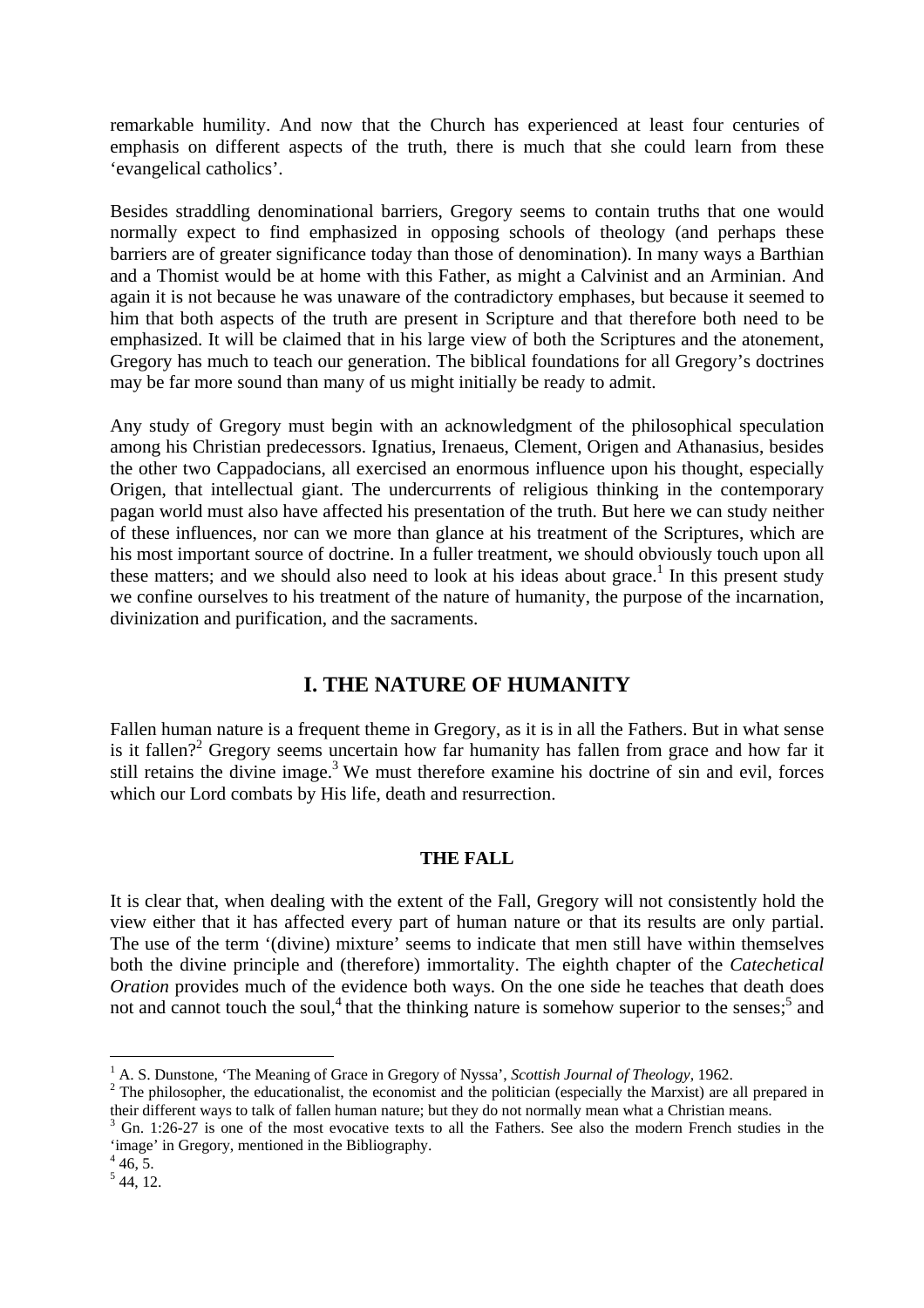that mortality has no hold on the inward man and does not touch the divine nature itself. $6$  At the end of the chapter, however, he makes it clear that there is something radically wrong with the 'thinking-part' of man;7 and earlier he unites soul with body in the dreary picture of the state of fallen man.<sup>8</sup> Gregory is certain that all men are in fact sinful: chapter six could be called a description of the rolling stone of evil. But it may be doubted whether his view of evil and hence of sin should be taken seriously, especially as he stands within the Platonic tradition.<sup>9</sup>

#### [p.10]

Gregory was well aware that our Lord was engaged in a real warfare; but the references to the devil, the opponent, the enemy and the demons seem to lose some of their significance from the fact that he expresses his belief that even they will be saved. If so, then the fact that they can be saved would argue for their unreality as permanent forces of evil. But the clearest traces of the Platonic doctrine of the unreality of evil are in the frequent occurrences of the word ¡mart…a*.* As often as not, it is best translated 'mistake': it usually seems to be a failure of the intellect; and it is always considered from the point of view of the harm that it has done to man.<sup>10</sup> While there is a thoroughly scriptural emphasis on original sin and its hold upon human nature, yet paradoxically there is at times more than a suggestion of the Socratic doctrine that if a man only knows what is best he will inevitably choose it. Humanity is thus pitiable, rather than culpable. There seems to be little sense of deliberate disobedience to the divine imperative and the resulting offence to the holy majesty of God. There is thus an ambiguity in Gregory's references to sin and evil, which must colour his doctrine about the extent of the effects of the Fall. Working with a Greek psychology, he was able, as Paul was not, to regard the 'thinkingpart' of man as still divine. Humanity, though in a sad state, is yet viewed optimistically.

A Western Christian might well wonder whether there is any doctrine of atonement in Gregory at all. The probable explanation of that reaction is that so much of our atonement-theology is coloured by the sixth chapter of Isaiah. The tendency would therefore be to say to Gregory 'Nondum considerasti quanti sit ponderis peccatum'. A citise study of the text of the Cappadocians and other Eastern Christians seems to suggest that the answer that would come to such an objection is 'Nondum considerasti quanti sit ponderis mors'. Death is the direct result of sin and it is prevalent among those who were

[p.11]

 $\overline{a}$  $<sup>6</sup>$  44, 1-3.</sup>

 $7$  51, 18-20.

 $8\,25$ , 8. This is the age-old question in theology, raging today between the Thomists and the Barthians, whether the soul suffered in the Fall along with the body, and therefore whether the soul has an innate immortality.

<sup>9</sup> The expression 'non-being' occurs at least seven times in the *Catechetical Oration,* in the second instance referring explicitly to that which is evil (33, 6; 40, 6; 75, 9; 81, 10; 83, 5; 84, 2; 99, 3; 158, 2). 'Non-being does not have substantial existence.' There are two questions here, whether one can intelligibly talk of Non-Being as against non-being, and whether, if one can, it may be equated with evil. Professor Ramsey of Oxford is typical of many modern philosophers who altogether deny the ontological reality of Non-Being, arguing that there is an exact analogy with Alice, who saw Nobody on the road. Gregory is hamstrung on these questions by his implicit acceptance of the Platonic doctrine that that which has Being must also be eternal (82-83). He adds to this the biblical assumption that in the final reign of God all evil will be consigned to the lake of fire—and thus comes to the conclusion that since it is not eternal, evil is not ontologically real. But must something be eternal to be included within the category of Being?—an assumption still made today, *e.g.* by Tillich in *The Courage to Be,* pp. 30-31. The significance of the discussion here is that if Gregory really believes that a thing must be eternal to be real, then for him evil must be unreal.

 $10$  But it is the Unitarians who have always been more concerned with curing the results of sin, rather than the sin itself; and Gregory was always an unrelenting opponent of those heretics.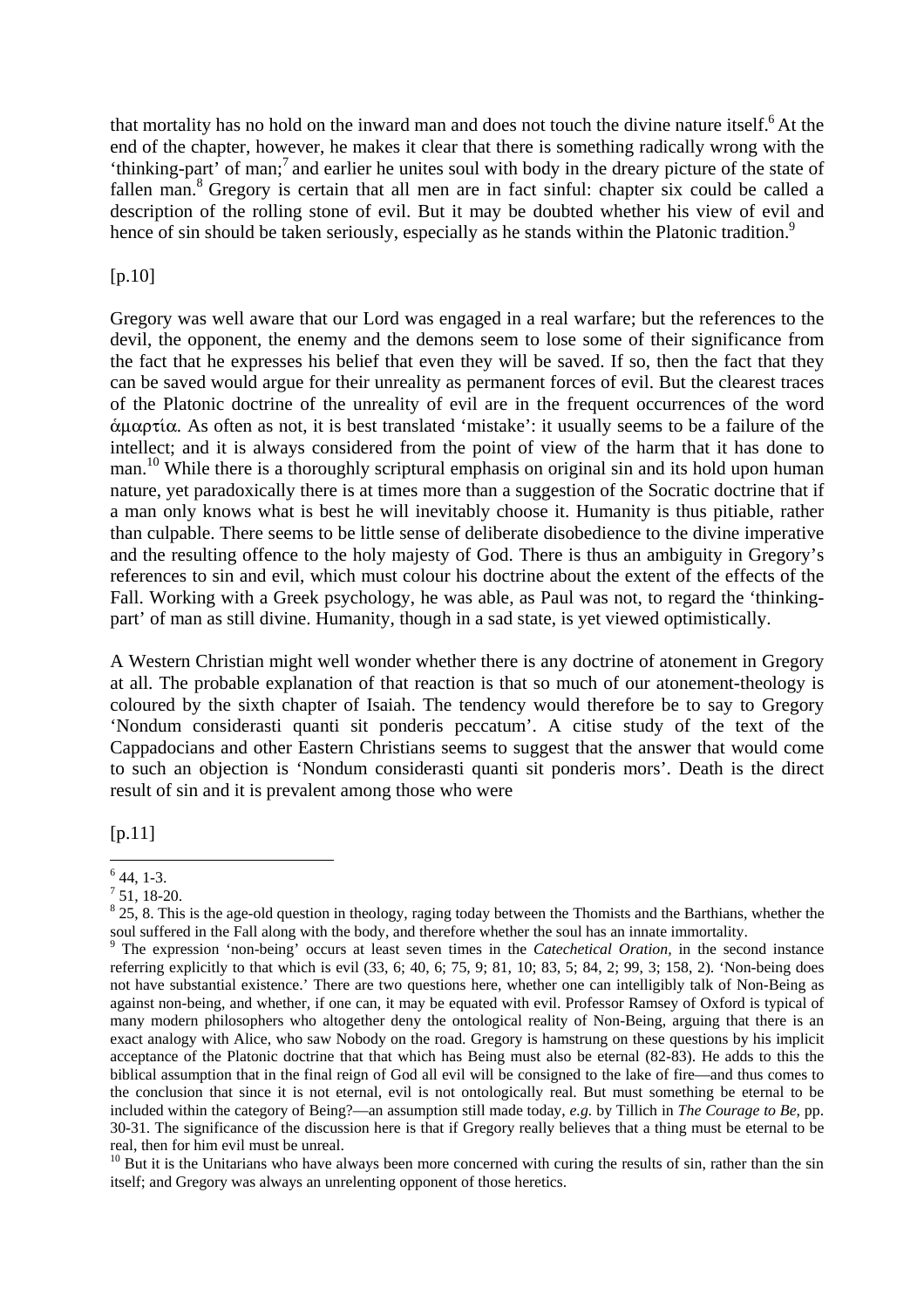destined for life and immortality. And so an examination of some of the more important occurrences of the word 'death' should give a better clue to the atonement-theology of Gregory.

#### **DEATH, THE RESULT OF THE FALL**

One of the many characteristics of the Godhead is that God does not admit within Himself evil, death or corruption;<sup>11</sup> and Gregory seems to have believed that He could not admit into fellowship with Himself any being tainted with this foul and degrading disease. If so, then we have an exact parallel to the predominantly Western doctrine that the holy God cannot admit to fellowship with Himself any being that is tainted with the disease of sin. To be free from death is virtually equated with being outside the power of the Enemy.<sup>12</sup> This horror of death, present throughout the Eastern Fathers, is a healthy reminder of the Pauline doctrine that the last enemy is death: it accords with the patristic exegesis of Jesus' angry tears at the tomb of Lazarus;<sup>13</sup> and it is a useful antidote to those who sing of the 'narrow stream of death'<sup>14</sup> and fail to recognize how serious it is that that which was created for immortality should be subject to corruption.<sup>15</sup> One might say that the Western emphasis is on the culpability of sin, while Gregory stresses the culpability of death.<sup>16</sup>

#### **CORPORATE GUILT**

So far then we have seen that Gregory takes a view of sin and evil that is perhaps more Platonic than Christian; but he brings us back to the biblical teaching when he reminds us of the horror of death. One other of Gregory's presuppositions must be noted before we can intelligibly embark on a discussion of his doctrine of the atonement. Human nature is viewed as an entity. The object of Christ's redemptive work is normally mankind, or man, rather than men. This commonplace of Greek theology needs to be repeated today in Western Europe,

[p.12]

since we do not think so much in terms of the group as of the individual.<sup>17</sup> Suffice it to say here that there seems to be an alternative, however naïve, to the view that Christ died either for

<sup>&</sup>lt;sup>11</sup> Catechetical Oration, 12, 14-13, 1.<br><sup>12</sup> 96, 6.

<sup>&</sup>lt;sup>13</sup> Jn. 11: 33-35, though *cf*. Hoskyns on the passage.  $^{14}$  C. Wesley, from 'Come, let us join our friends above'.

<sup>&</sup>lt;sup>15</sup> While, however, welcoming this emphasis, one must recognize that Gregory may have taken one step too many in the argument: since death is the opposite of  $\beta$  (iife) and since it is also the opposite in another sense of  $\zeta \omega_0$ (life), it seems to be assumed that because our Lord won the victory over death, He made available not only  $\beta$ ios, but also  $\zeta$  to all men. Failure to distinguish between  $\beta$ io $\zeta$  and  $\zeta$  on has spoilt other theologies than Gregory's. <sup>16</sup> 93, 4-8; 94, 13-14.

<sup>&</sup>lt;sup>17</sup> One can thus understand much more easily how the Orthodox Church can flourish in Russia, since both Orthodox and Communist thought works in terms of the group, as of course did most of the biblical writers. It is interesting also that the other part of the Church that flourishes in Russia is the Baptist, whose emphasis would most likely be on the other truth. This is just another aspect of the great controversy within Christendom between the universal and the particular. *Cf. e.g.* W. Robinson, 'The Hebrew Conception of Corporate Personality', *Beiheft, Zeitschrift für die alttestamentliche Wissenschaft,* lxvi; J. A. T. Robinson, *The Body,* S.C.M., London, 1952 with criticism by J. Barr in *The Semantics of Biblical Language,* S.C.M., London, 1961.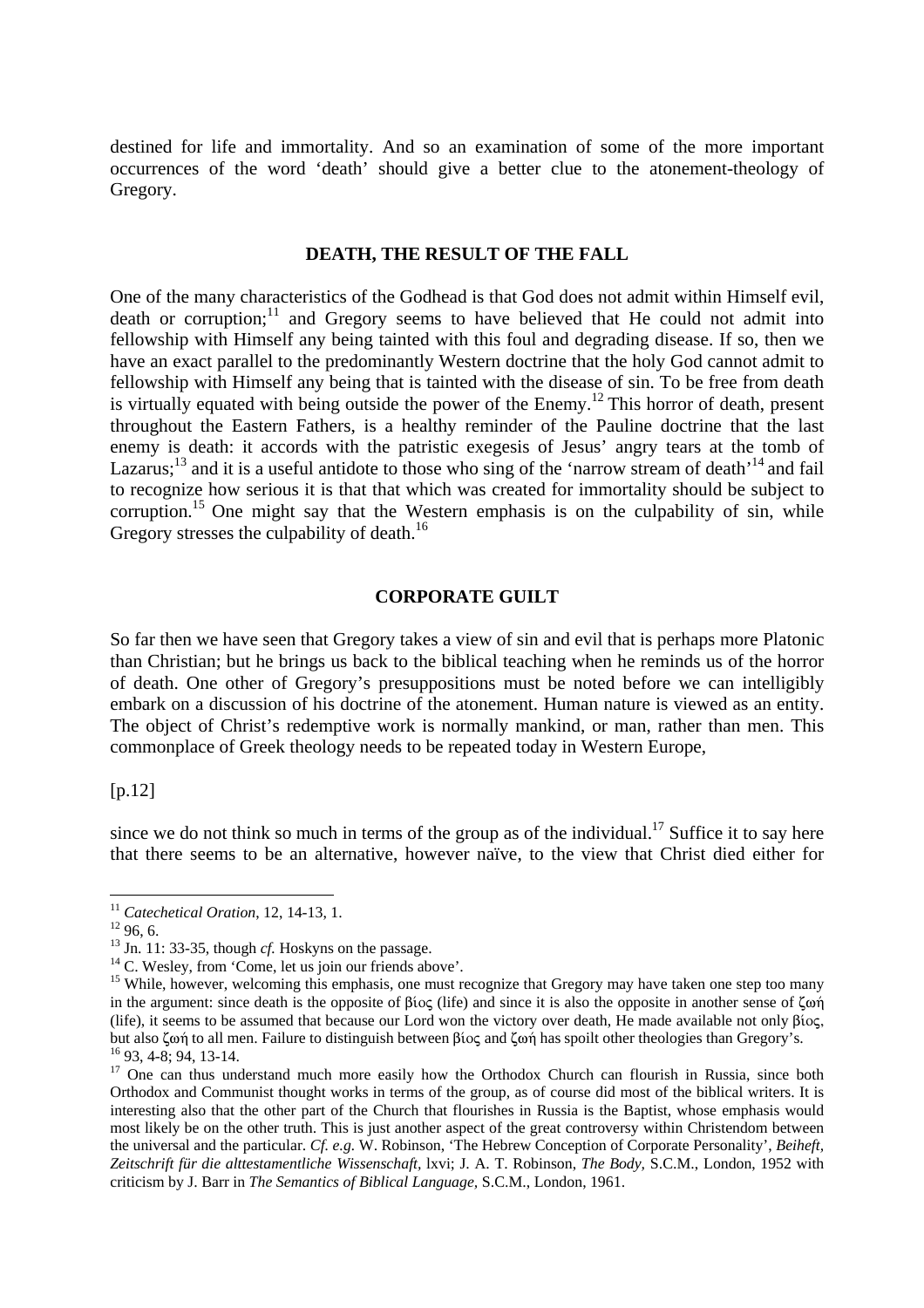humanity or for individuals: advocates of both views seem ready to accept the compromise that Christ died for the Church.

 $[p.13]$ 

## **II. THE PURPOSE OF THE INCARNATION**

Humanity has fallen and needs to be restored to purity and life. True God became true Man in order that men might become divine. The incarnation is concerned with salvation, at least to judge from Gregory's frequent use of the  $\sigma\omega\tau$ -root; and we now examine some of the instances. It will be assumed that in the New Testament there is a fourfold division of the root into present, future, aorist and perfect;<sup>18</sup> and it will also be assumed that no doctrine of redemption is complete without some recognition of each of the four elements. All four aspects of the verb are present in Gregory; and having studied the voice and tense in which he uses it, we should better understand his view of the atonement as process and event.

#### **SALVATION**

The *Catechetical Oration* is written in order that the Church might be filled by the addition of those who are being saved in the present.<sup>19</sup> Correspondingly our Lord is the 'Saving One'.<sup>20</sup> There is no case in it of the verb in the future tense, but this is no proof that the idea of future salvation is absent. He speaks of those who have hope of a (future) salvation; $^{21}$  and our Lord leads the way for our salvation—an idea which suggests process rather than event.<sup>22</sup>

The aorist is the most common tense for this verb in Gregory's writings. He marvels at the divine decision to save mankind; $^{23}$  and he believes that the purpose of the incarnation is that by Christ's assumption and divinization of flesh, all that share in it might be saved.<sup>24</sup> This seems to suggest that something happened to humanity at the incarnation (though one must beware of forcing semantics into theology). There is only one occurrence of the perfect in the whole book, but that is a most significant one: 'The revelation of the truth teaches us that God made man in the beginning and has saved him now that he has fallen.<sup>25</sup>

The examination of the use of this one Greek word<sup>26</sup> has suggested

[p.14]

that Gregory views salvation as both process and event—which I believe also to be the biblical view. But there is a difference to be noted from the usual evangelical interpretation: Gregory uses the event-tenses only of humanity as a whole, but when he thinks of individuals he always

<sup>18</sup> *e.g.* 1 Cor. 1:18; Jn. 10:9; Rom. 8:24; Eph. 2:5.

<sup>&</sup>lt;sup>19</sup> 1.3; *cf.* 141, 3; 159, 5.<br><sup>20</sup> 142, 3.<br><sup>21</sup> 158, 1; *cf.* 142, 1.

<sup>&</sup>lt;sup>22</sup> 132, 9; 133, 13; 131, 5 and 11.

<sup>23 79, 21; 90, 10; 94, 5-6.</sup>

 $24$  130, 3-5.

 $25$  52, 6.

<sup>&</sup>lt;sup>26</sup> It will have appeared that the writer believes in the importance of careful lexicographical examination of important words in both the New Testament and the Fathers.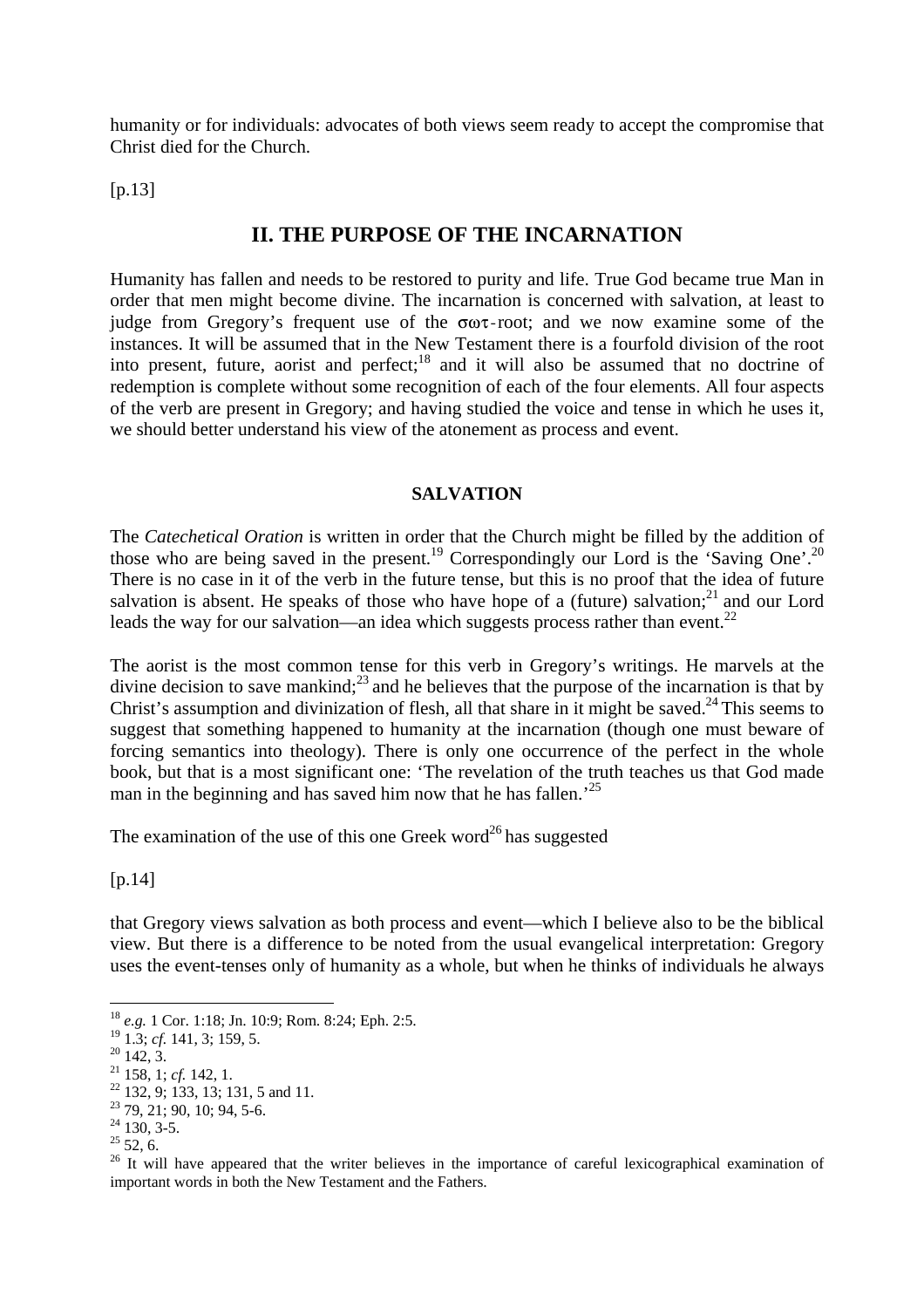uses the process-tenses. There seems to be biblical evidence for the view that all Christians are already saved as individuals and that through those saved individuals Christ is saving the world. One way of expressing the difference between Gregory and some Westerns on this point is to say that he believes that Christ has saved humanity and is saving individuals, whereas some Westerns think that Christ has saved individuals and is saving humanity.

### **THE INCARNATION AND SALVATION**

Against this background of the need for salvation, obviously so important in the eyes of Gregory, we can examine his teaching on the way in which the incarnation brought salvation to men.

'Nothing short of a revelation of God in His goodness is adequate if man is to know the essential nature of God.<sup>27</sup> Man was grovelling in the darkness and only the Light of the world could pierce that darkness. Gregory is not talking of self-improvement: he is claiming (as against Greek philosophy and all its modern successors) that without the incarnation man could not reach the divine blessedness.

Equally biblical is the favourite doctrine among the Greeks that the Son of God became Son of man in order that the sons of men might become sons of God. 'Divinization', as we shall see, is a most important theme in the writings of the Cappadocian Fathers.

Allied to this, though not identical, since now the hereafter is concerned.<sup>28</sup> is the fact that Christ is the first-fruits from the dead.<sup>29</sup> He joined His divine Nature to our nature, that ours might be freed from death by becoming divine: His journey back from death becomes for human nature the starting-point of its return to immortal life. $30$ 

In chapter sixteen of the *Catechetical Oration,* he propounds the interesting view that the purpose of the union of God and man was to effect the eternal union of body and soul in mankind.<sup>31</sup> The significance of the doctrine is that here the biblical theologian wins the victory

 $[p.15]$ 

 $\overline{a}$ 

over the Platonist, since no Greek philosopher would have ever attached such importance to the body.

In chapters 22-24 a bargain with the devil is contemplated. Behind the picture is the biblical belief that Adam sold himself and all his descendants into the power of the enemy. The legal implication of this contract is that it would have been unjust even for God to have stolen man back from his master.<sup>32</sup> Man had lost his freedom and the devil had the right to demand a ransom for the return of that freedom. He chose Christ as the ransom; but in His flesh the

 $27$  Srawley, p. 15 (n).

<sup>&</sup>lt;sup>28</sup> Some might doubt the propriety of the division, and would claim support for their doubts in the Fourth Gospel, especially its use of ζωή.

<sup>&</sup>lt;sup>29</sup> 1 Cor. 15 15 one of the authorities on which chapter 25 of the *Catechetical Oration* is based for its biblical teaching on Christ as the first-fruits from the dead.  $30\,96, 8.$ 

<sup>31 70, 14-71, 3.</sup>

 $32$  Hobbes himself would have been unashamed of this remorselessly logical view of kingship.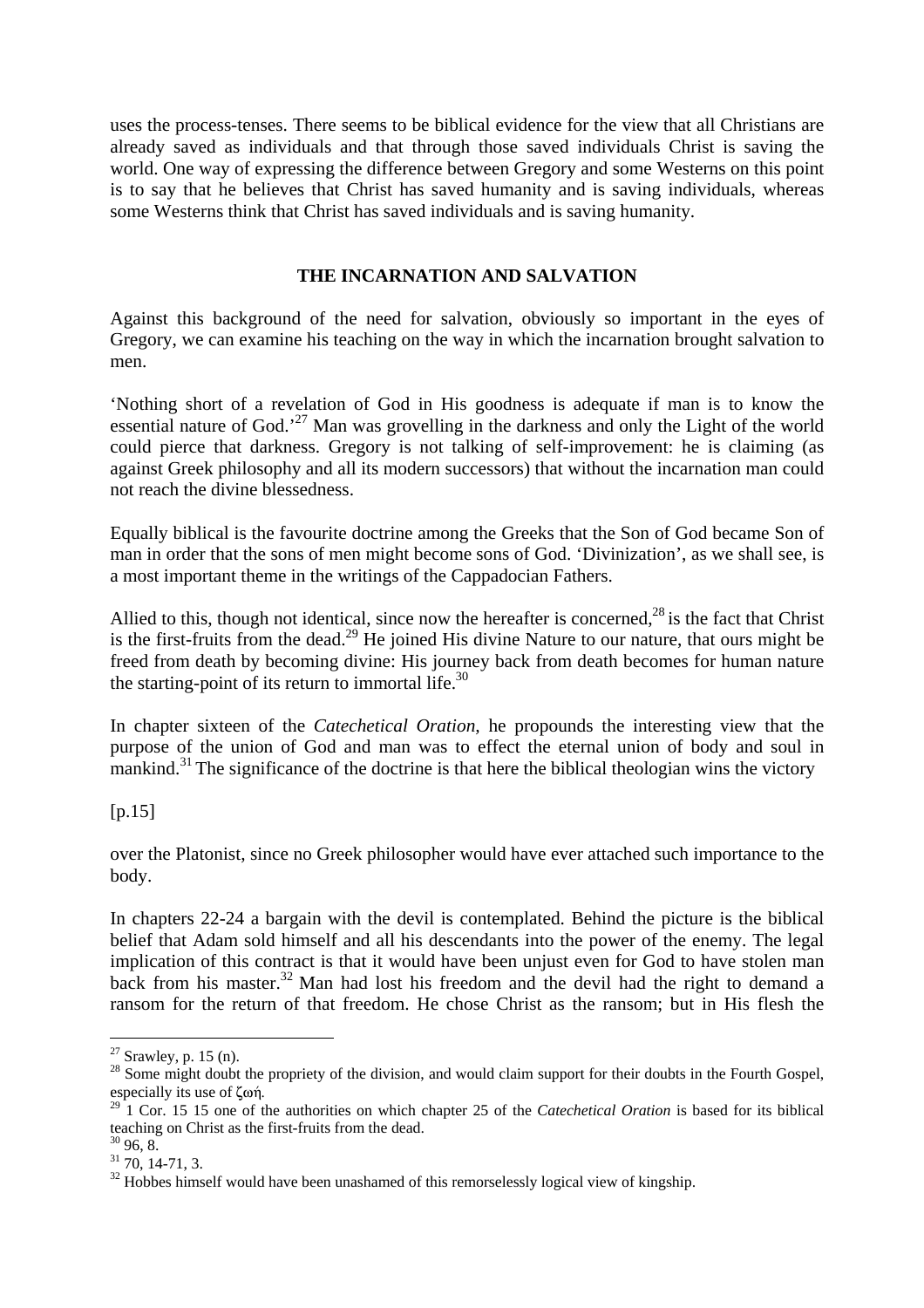Godhead was veiled; Christ could not be held by the forces of evil, so that not only was man freed, but in addition the Redeemer returned to heaven: thus the devil was deprived of both prisoner and ransom.<sup>33</sup>

Harnack $34$  is justified in his judgment that Gregory presents a mainly remedial view of the atonement. 'Healing', 'wound', 'medicine' and 'therapy' all occur in one sentence.<sup>35</sup> The basic premiss of all this thought is that 'All that Christ assumes He heals'. This is the converse of original sin: Gregory seems to picture a graph in which humanity descends until the time of the Christ, after which it must ascend.<sup>36</sup>

In spite of all the healing miracles of our Lord and His command to His disciples to continue this work of healing, it must be doubted whether there is any biblical evidence for this view of the atonement. For where does the death of Christ come into this dispensation? Gregory rarely treats this theme in isolation; but it will be seen that this defect is at least partially remedied in his doctrine about baptism.

The heart of his doctrine about the incarnation would seem to be that Christ took upon Himself all the limitations and wretchedness of humanity, in order to make available to men the fullness of life with God. Whereas many would say that Christ took upon Himself the sin of man, Gregory would say that He took upon Himself the results

[p.16]

of man's sin (if the two ought to be distinguished). Just as Paul would say that God 'made him to be sin for us, who knew no sin; that we might be made the righteousness of God in him', $\frac{37}{15}$  so Gregory might have said 'God made Him to be death for us, who knew no death, that we might be made the immortality of God in Him'. The one seems more concerned with the culpability of the disease and the other with the misfortune of those who suffer from it.

[p.17]

## **III. DIVINIZATION AND PURIFICATION**

So far we have looked at Gregory's attitude to human nature and his emphasis on the divine initiative in salvation.<sup>38</sup> But some may have doubted whether his treatment of sin is sufficiently

 $\overline{a}$ <sup>33</sup> The 'fish-hook' analogy seems to be one of the few parts of Gregory's teaching that has even been heard of by many theological students. But what is its importance for Gregory's main teaching? Dr. Gervare Mathew, of Blackfriars Oxford, argues that this metaphor is one of Gregory's concessions to 'popular theology', that his own thought ran on a higher level, but that he was occasionally prepared (in a popular treatise) to make use of ideas borrowed from pagan thought. Accepted solely as a metaphor of the divine victory in Christ, I would say that it is legitimate—or rather at least as legitimate as many of the pictures used by orthodox evangelical preachers today to illustrate the doctrine of the atonement.

<sup>34</sup> A. Harnack, *History of Dogma,* London, 1897. Vol. III, pp. 276-310. 35 46, 8-10.

<sup>&</sup>lt;sup>36</sup> We have sixteen more centuries' proof than Gregory had that humanity does not seem to have been healed.

<sup>&</sup>lt;sup>37</sup> 2 Cor. 5: 21. In spite of all the learned attempts to prove that Paul (because of his Hebrew background) 'must' have meant here 'a sacrifice for sin', rather than 'sin' (attempts coloured rather by theological presuppositions than by genuine exegesis), I still would think that he might have said 'sacrifice for sin' if he had really meant it. However, this example shows how theologians of the Hebrew tradition might more easily come to a synthesis than those brought up in the analytical Greek tradition.

<sup>&</sup>lt;sup>38</sup> This is even more fully revealed in the study of his use of the word 'grace'.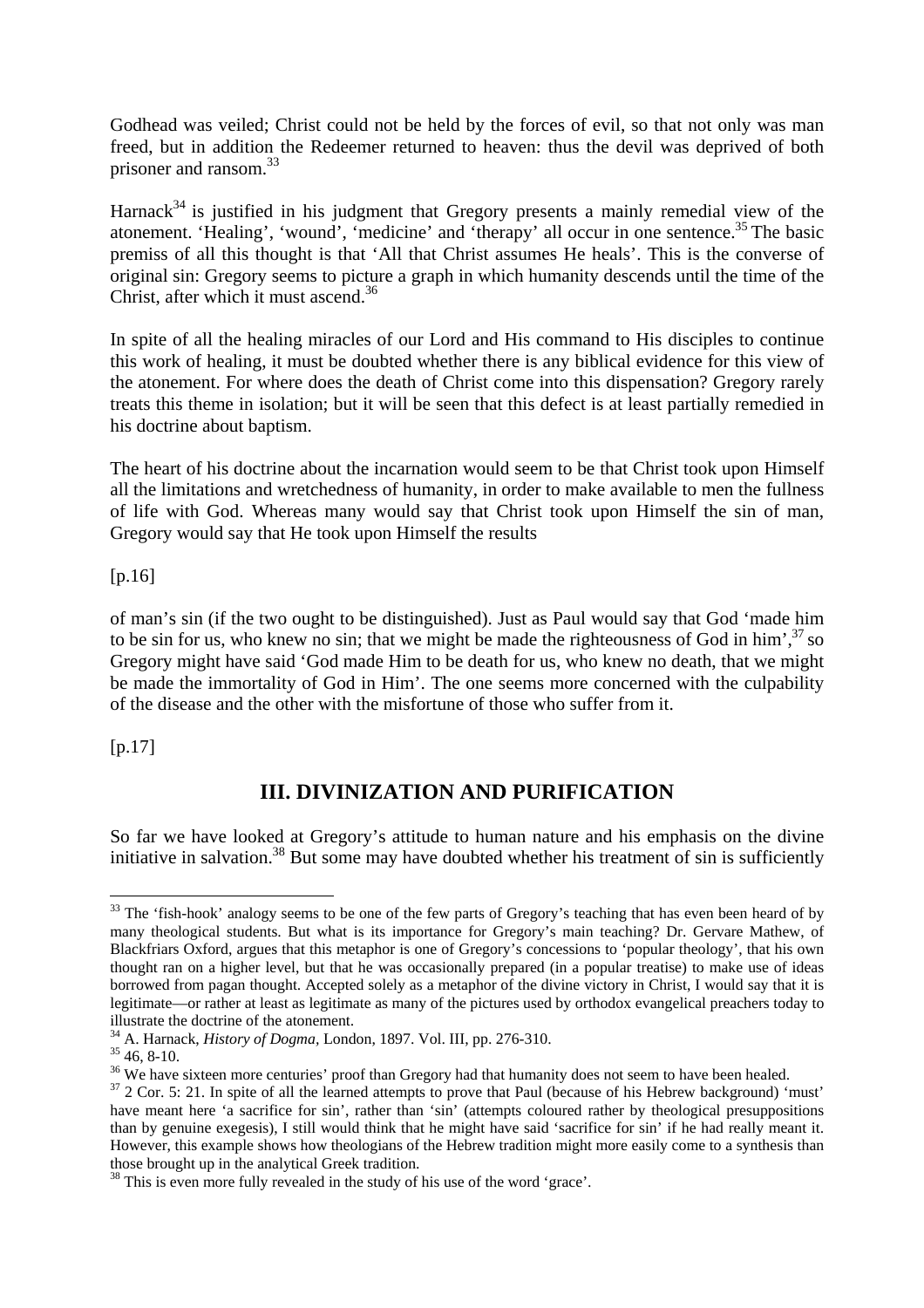biblical. This theme may be studied further by an examination of what he says about divinization and purification.

#### **DIVINIZATION**

That the Lord came to give humanity a share in the divine, will, he thinks, be admitted even by Eunomius.<sup>39</sup> The zenith of His glory is that He gives to sinners a share in His own divinity.<sup>40</sup> "Ev $\omega$  $\sigma$ <sub>ks</sub> is another word that attempts to describe this deification of humanity.<sup>41</sup> In a passage in the *De Professione Christiana* Gregory actually defines Christianity as a copying of the divine nature and proceeds to answer the objection that man cannot reach the perfection which our Lord demanded.<sup>42</sup> The earthly can become heavenly, but this is only possible through the divine activity.<sup>43</sup> Even the psalmist foresaw the possibility that man should receive the divine nature into his own.<sup>44</sup> It is wonderful that that which is subject to death and decay should be allowed to have the same name as that which is by nature immortal.<sup>45</sup> There is a most interesting selection of  $\sigma$ v $\cdot$ - compounds which summarizes Gregory's thoughts on how man on earth can live the life of heaven.<sup>46</sup>

The Christian, then, for Gregory, is involved in a progress that includes deification while still on earth and leads to full union with the Godhead hereafter.<sup>47</sup> But how is this blessed state to be achieved? The Gnostic and the theosophical Platonist both give answers to that

[p.18]

question that are basically different from that of the Christian, the one with a hopeless fatalism, the other with an optimism which history has, I believe, proved to be ungrounded. Gregory joins with all orthodox Christians in avoiding both these false doctrines. The mortal and immortal are, for him, opposites; and it is made clear in the *Dissertation on the Pater Noster* that of these opposites the one cannot 'produce' the other.<sup>48</sup> Therefore some other account must be given of this remarkable metamorphosis in human nature. In Gregory's eyes it is achieved through divine grace; but before this can be received, something else must happen, which he calls  $\kappa \dot{\alpha} \theta \alpha \rho \sigma \iota \varsigma$ . And it will be argued here that even in places where purification is not specifically mentioned, there is an implication that without it, divinization is impossible.

 $39$  2, 720ab.

 $40$  1, 1044c.

<sup>41 2, 705</sup>a; 220c; 708c; 733b; 380c; 3, 288b.

 $42$  3, 224-245c,d.

 $43\,3, 224-245c,d.$ 

 $^{44}$  1, 1248a.<br> $^{45}$  3, 251c.

<sup>&</sup>lt;sup>46</sup> συναπτ-, συμφυία, συνγενής (3, 277c-280b): We are crucified with the Lord, live with Him, are glorified and reign with Him (x, 413c; *cf.* 3, 68o,fin.). Other examples. are at 3, 692a, c; 245d; 693a; 2,220c; and x, 848b. This large collection of  $\sigma$  v - compounds reminds one of that group in Ephesians 3: 6. Having noticed this connection, the writer was led to wonder whether in fact Gregory has not a closer affinity in outlook and thought-form with Ephesians than with any other New Testament book. One might compare with the Epistle his eschatology, doctrine of the church and child-like hopefulness.

<sup>&</sup>lt;sup>47</sup> For which the technical word is  $\theta \leq \infty$ ,  $\frac{48}{18}$  There is surely here a recollection and refutation of the doctrine propounded in the *Phaedo* that just as the darkness at dawn 'produces' light and the cold when a brazier comes 'produces' heat, so mortality 'produces' immortality.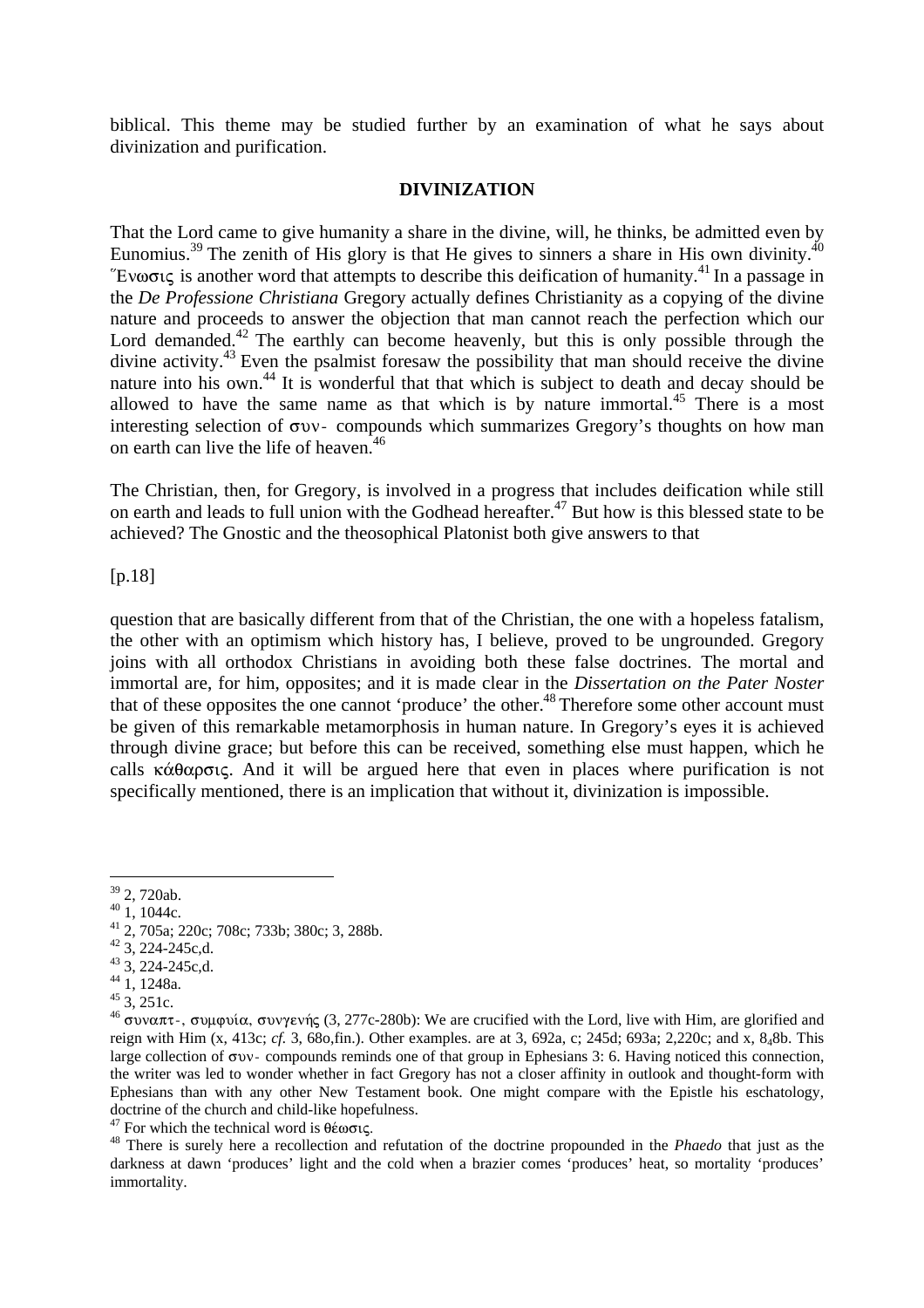A distinction must first be made between two kinds of  $\kappa \dot{\alpha} \theta \alpha \rho \sigma \iota \zeta$ , the one which man may acquire by his own efforts and the other a gift from God. The first does not need religion; and it is idle to deny that many non-Christians have freed themselves from slavery to the senses. Gregory, however, is talking of the other kind, since there is much evidence, especially from the *Homily on the Pure in Heart,* that he cannot conceive of purity except as a gift from God.

#### **PURIFICATION**

There is a true virginity which purifies from every stain of  $sin<sup>49</sup>$  but it is available only to those 'with whom the grace of God co-operates'.50 At the end of the *De Oratione Dominica* comes an interesting proof of the Trinity: the Son, having purified men from sin, sits at the right hand of the Father, and it is the Spirit who continues to purify. Mark 2: 10 is quoted and the deduction is drawn that the Father forgives sins, the Son takes away the sin of the world and the Holy Spirit purifies from the stains of  $\sin$ <sup>51</sup>. The purification comes through the baptismal bath.<sup>52</sup> This statement could have been made in the context of any of the prevalent mysteryreligions, at least in the first and second centuries of our era; but it is perhaps here that we can see most clearly the difference between the Christian and the pagan view of  $\kappa \dot{\alpha} \theta \alpha \rho \sigma \iota \varsigma$ . To the one it is a good work: to the other it is a declaration (among other things) of the amazing grace of Him who

#### [p.19]

has effected the lustration.<sup>53</sup> The proof that Gregory held a non-automatic view of the process of purification is his willingness to discuss the possibility of becoming pure:<sup>54</sup> this is of no interest to the philosopher; for the Christian there is no question of greater importance.

The result of purification is purity. This is closely connected with 'virginity' and 'freedomfrom-passion',<sup>55</sup> concepts beloved of the Greek Fathers. Purity gives the soul an eye by which it is empowered to see God:<sup>56</sup> through it we are able to turn away from all that is created, to Him who alone is uncreated and therefore incorruptible.<sup>57</sup> It also means freedom from the senses; and Gregory emphasizes the possibility of sharing here and now in the life of heaven: this joy is not reserved until after death.

We may mention here, under purification and divinization, a large group of words whose prefixed preposition is in itself indicative of change. The  $\mu \in \alpha$ - compounds are exactly correlative to the  $\sigma$ v $\cdot$ - compounds noticed above: men are removed from all that is human, changeable and sinful and share in the life that is sinless and eternal.<sup>58</sup> All these words are

 $49$  3, 317c.

 $50\,3,320c.$ 

 $51$ , 1, 1160a and d.

 $52 \overline{1}$ , 724b

<sup>&</sup>lt;sup>53</sup> This theme will be further developed in the next section. While one must be suspicious of trying to prove too much by grammar, it is worthy of note that the subject of  $\kappa \alpha \theta \alpha$  is usually God and that it is the perfect passive that is usually applied to men (3*,* 341c; 360c; 364c). 54 1, 1268a, b.

<sup>&</sup>lt;sup>55</sup> άπάθεια is quite untranslatable.<br><sup>56</sup> 3, 360c.

 $57\overline{3}$ , 289c-292a.

 $^{58}$  μεταποίησις, μεταβολή, μετααστοιχείωσις, μετακόσμησις, μετάληψις, μεταμόρφωσις.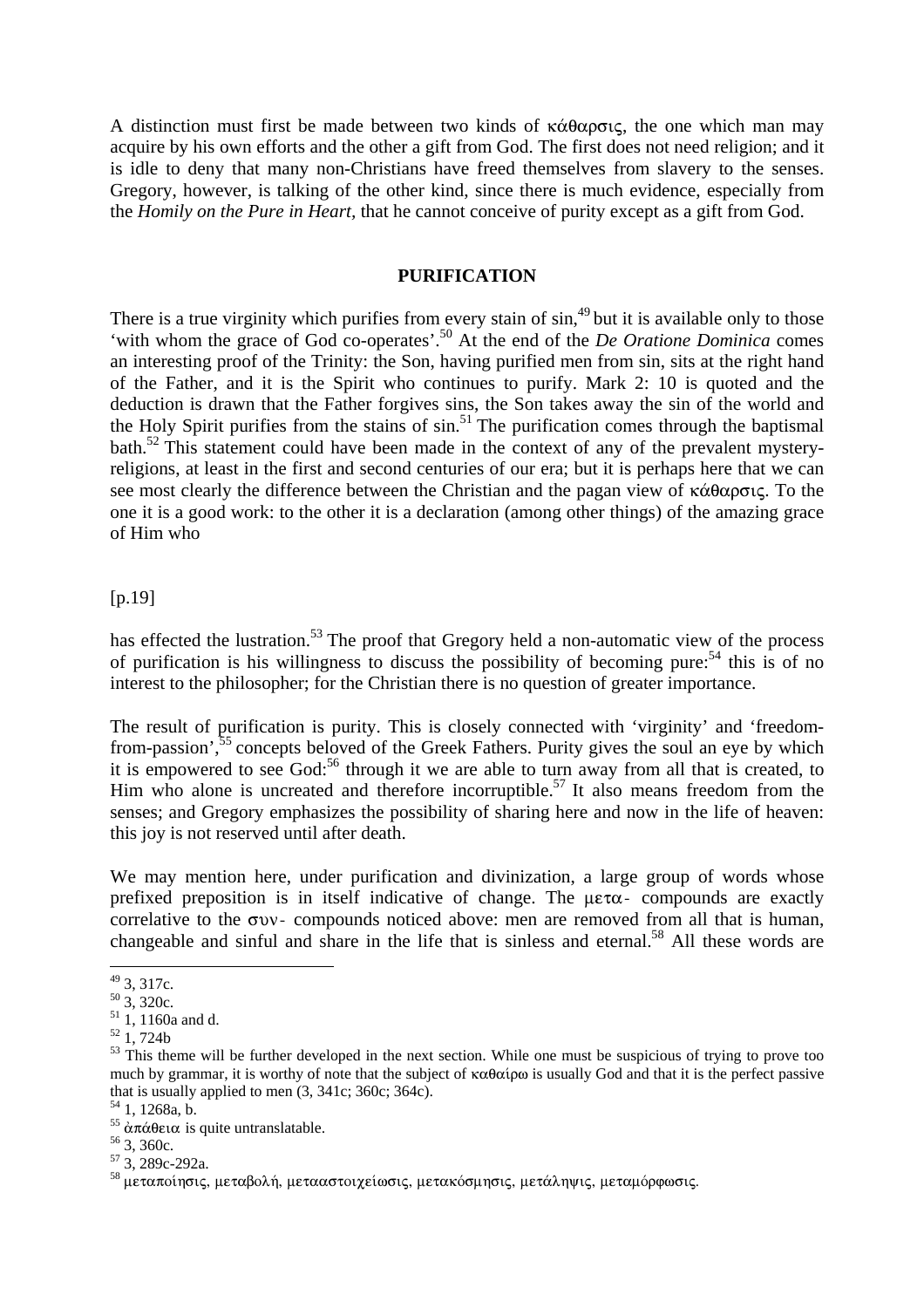ways of describing a transformation of human nature that is both a prelude to and a part of the process of divinization.

#### **FORGIVENESS**

Gregory Nazianzen believed that we are 'purged in so far as we are illuminated'.<sup>59</sup> It could therefore be argued that for him forgiveness is seen as illumination and participation with the divine. His namesake also thinks in these terms. 'If then, leaving this earthbound darkness, we live in the heavenly sphere, we shall become like light $60$  approaching the true light of Christ; and if the true light that shines in darkness comes down to us, we too shall be light, as the Lord says of His disciples (provided, that is, no stain of evil comes to our heart and blots out the grace of our light).<sup>'61</sup> Although the actual word is not used, one can see within this scheme of ideas the place for the concept of forgiveness: Gregory thinks of sin and evil as the forces of darkness which stand as barrier between God and man: only when the darkness and blindness

[p.20]

have been removed can there be full fellowship between the two. It is moreover abundantly clear that there is only One who is thus able to illumine the people that sit in darkness: He lived in the realm of light before the incarnation and He never left that realm throughout His earthly pilgrimage. For Gregory, light, like purity, is a gift from God.

The question in our minds at the beginning of this section was 'How far does divinization imply purification?' We have examined both these words in Gregory's works; it appears that for him the aim of human life is becoming and remaining like the Deity, being united with Him, being made divine, <sup>62</sup> for which the short-hand is  $\theta \neq \infty$ , But before such divinization is possible, there must be a change in state, describable by one of the  $\mu \epsilon \tau \alpha$ - compounds, or called salvation, or illumination, the short-hand for which is  $\kappa \alpha \theta \alpha \rho \sigma \iota \varsigma$ . It is impossible to be at one with the Deity unless man has first been cleansed from all that is unlike Him. The conclusion follows that purification is not only an essential prelude to, but one might almost say a part of, divinization.

There is no occurrence of the word 'forgiveness' in the *Catechetical Oration;* but our examination of purification and divinization would seem to show that the idea lies behind much of Gregory's thought about the relations between God and man. In so far as forgiveness suggests two opposing forces with some barrier between, divinization includes the abolition of the middle wall of partition.

This section may be concluded with a quotation from the *Oration on the Pater Noster.* Gregory recalls the parable of the Loving Father—the clearest example in the New Testament of restoration to full fellowship without any open mention of forgiveness. (This parable is thus beloved and abused by those who deny that the doctrine of the atonement is the most important theme in the Bible.) 'In the story… the Word reveals the sad plight of humanity, telling of his apostasy into luxury. God does not lead him back to his original felicity until... he ponders the

 $\overline{a}$ 59 Oration 39.

<sup>&</sup>lt;sup>60</sup> This seems to be the best translation of φωτοειδείς.<br><sup>61</sup> 3, 368a, b.

 $62$  This is the 'being with' of Mt. 28, the 'being in' of Jn. 17 and the 'I live; yet not I, but Christ liveth in me' of Gal. 2.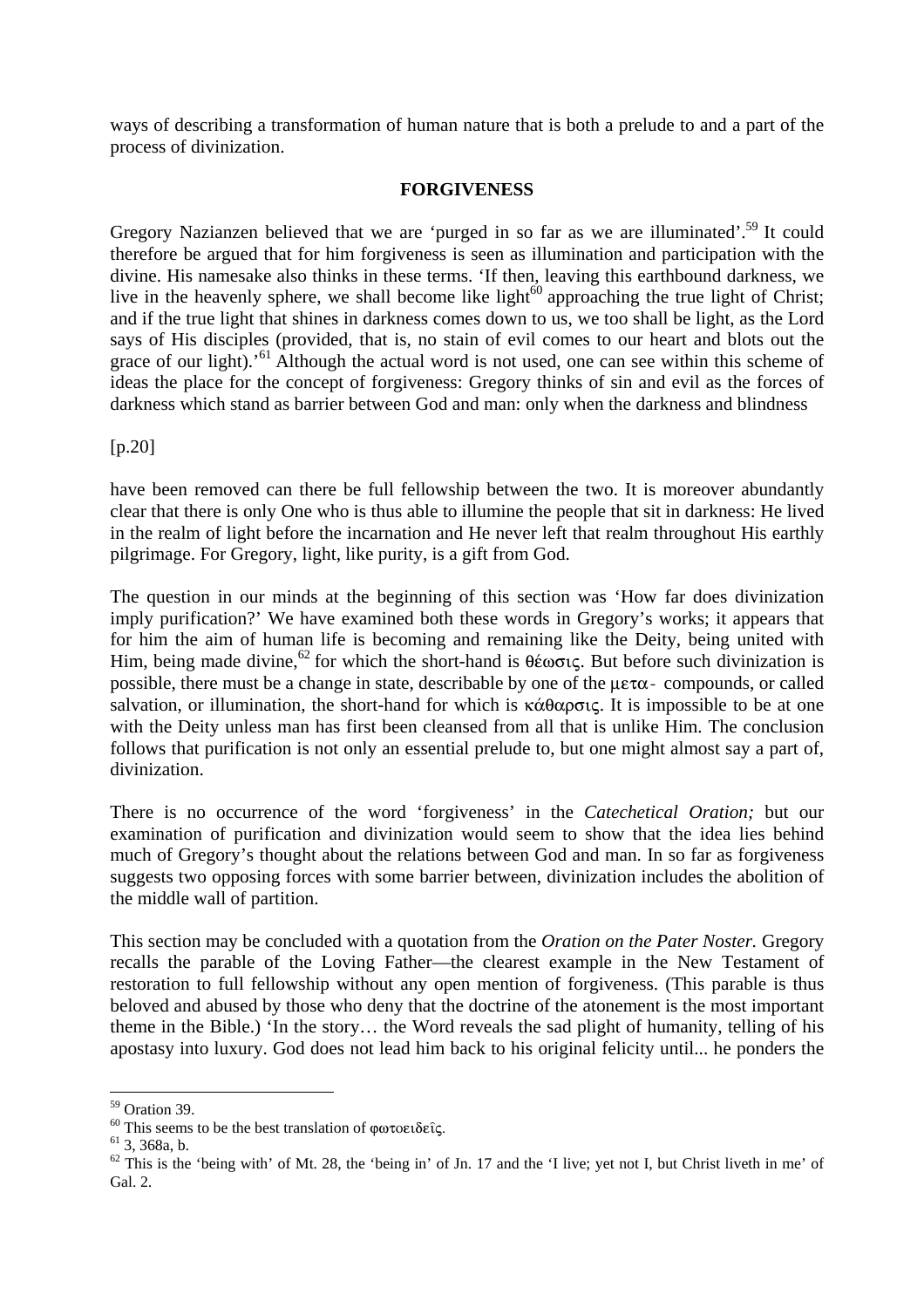words of repentance, "Father I have sinned against heaven and before you". He would not have added... "sin against heaven" if he had not been persuaded that heaven was his natural home and that by departing thence he had committed sin. It is for this reason that his concern for such a confession makes his Father welcome him.'

 $[p.21]$ 

## **IV. THE SACRAMENTS**

Most students of the atonement would argue that no full appreciation of an author's doctrine is possible without a study of his views on the two dominical sacraments. Though this is probably true for all within the main stream of Christian tradition, it applies especially to the Greek Fathers. (The *locus classicus* for all subsequent discussion of baptism is the sixth chapter of Romans; and it may transpire that Gregory's treatment of this chapter is more rigorous and literal than many Westerns would like to allow.) We shall attempt an examination of what he believes to be the nature and effect of baptism.

The water of baptism wipes off the stain which covered the image of God: it is alive and springs up into eternal life, so that we are again renewed.<sup>63</sup> There is a collection of quotations centred around water-symbolism: though they do not all refer to baptism in the original, $64$ Gregory gives them such a context.<sup>65</sup>

Besides removing the 'old man' as a filthy garment, the river of grace produces fruits of the Spirit. This Johannine conjunction of 'water' and 'Spirit' is repeated in a passage where he says that 'He intended, through the birth from above, to make us sons of the day and sons of the light by water and Spirit—we who formerly were by nature sons of wrath; and so He Himself led the way for such a birth... all who are born to life of this spiritual birth thus become brothers of Him who first was reborn by water and Spirit'.<sup>66</sup> Rebirth through the 'washing of regeneration'67 is surely a direct recollection of the Pastorals.

Baptism makes men sons of God. It would seem that the water is the only antidote to the fires of hell: if an angel despises the grace of the blessed Giver, Gregory doubts whether he would be permitted within the sphere of the divine love; and how much less a man! He will be like the rich man in the parable who pleads for some water to quench his thirst in hell.<sup>68</sup> But there seem to be adequate safeguards

[p.22]

against the 'mechanical' interpretation of the sacrament. In the *Catechetical Oration* it is urged that faith is as important as the water<sup>69</sup> and in the *De Baptismo* the blessing of the priest is joined to the faith of the recipient, and both are regarded as necessary conditions for the

 $\overline{a}$ <sup>63</sup> 1, 1197c; 3, 600a.

 $^{64}$  3, 581a; 593c, d.

<sup>&</sup>lt;sup>65</sup> Whatever might have been the mind of the Fourth Evangelist, it seems unlikely that the Samaritan woman would have thought of baptism in her conversation with the Lord.

<sup>66 3, 420</sup>d; 276c; 592c, d.

 $\frac{67}{68}$  3, 583a; Titus 3: 5.<br>  $\frac{68}{3}$ , 424b, c.

 $69$  140, 9-10.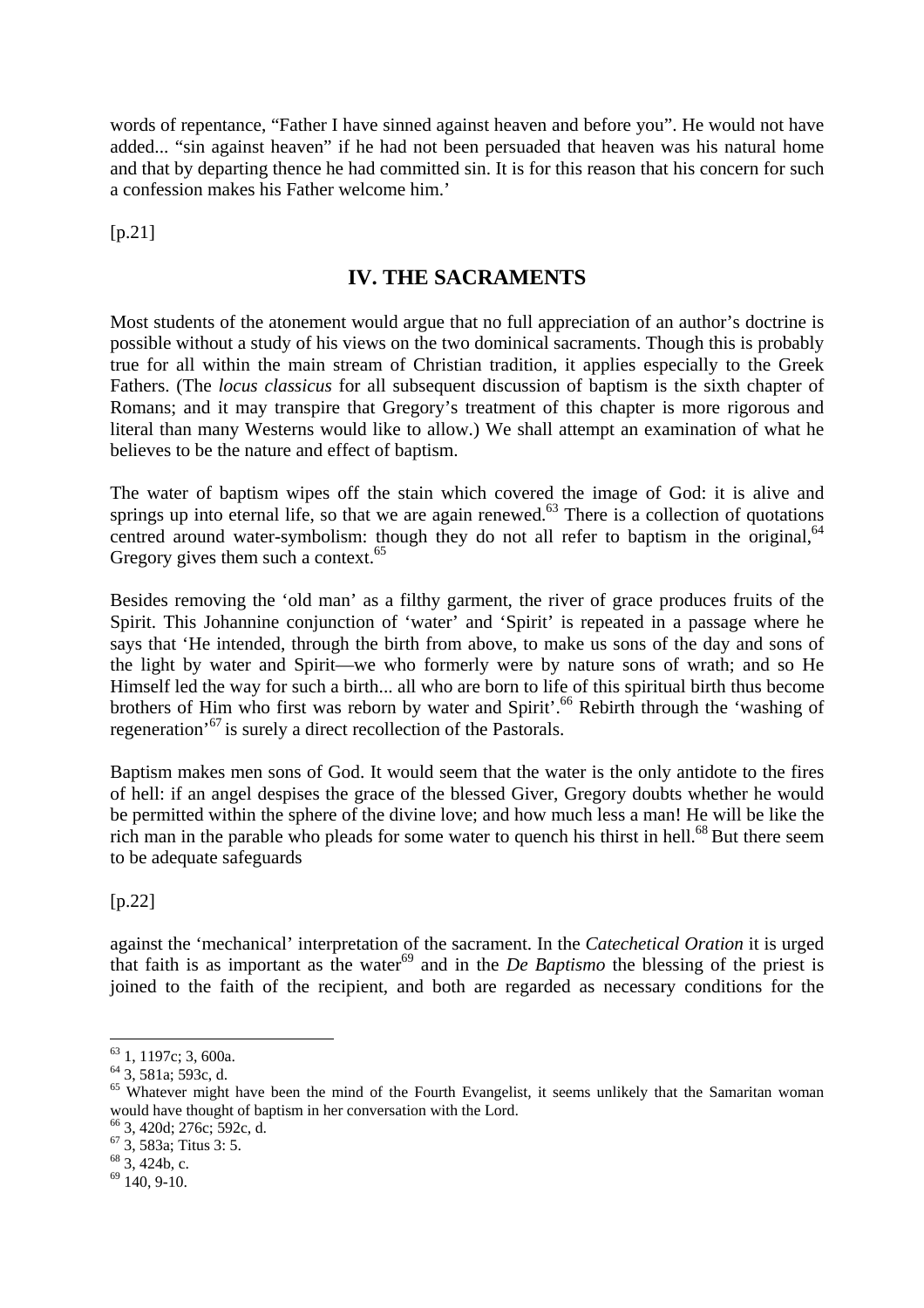efficacy of the sacrament.<sup>70</sup> In fact a study of the meanings of faith in Gregory would lead to the conclusion that of the six New Testament meanings,  $\bar{p}$  the mainly Pauline idea of saving faith is not the least represented.<sup>72</sup> For Gregory there is no inconcinnity between faith and symbol.

Baptism gives illumination. It brings with it a real change in the whole of a man's outlook and activity.<sup>73</sup> When a man is baptized he ceases from adultery, drunkenness, lying and uncharitableness, and manifests the fruits of the Spirit.<sup>74</sup>

Such are the effects of the sacrament. It remains to examine Gregory's view of its nature.

In a word baptism is  $\sigma \nu \theta \acute{\alpha} \nu \alpha \tau \circ \varsigma$  with the Lord, although I have not yet found this term in his writings.<sup>75</sup> The initiate dies with the Lord to sin.<sup>76</sup> The baptized person has also died with the Lord to mortality: he has passed out of the sphere of decline and now progresses back to the heavenly state. This is one particular aspect of the general Cappadocian doctrine that from the Fall to the incarnation mankind grew progressively worse, but since the inauguration of the age of grace has been growing progressively better. Baptism means leaving prison (*i.e.* the shadowy dwellings of sin, whose warder is the devil) and entering the free life of the children of God.<sup>77</sup>

All these descriptions of baptism could be summed up as 'receiving the Spirit' or passing whilst still on earth into the sphere where they are already 'like the angels'.<sup>78</sup> Christians are marching to the promised land.<sup>79</sup> Christ has taken back to Himself the flock of the Enemy.<sup>80</sup> It must be emphasized that all this is possible only because the Lord

 $[p.23]$ 

of glory emptied Himself and came down to share in human life; and because by taking upon Himself all the consequences of man's sin He removed its root. We share in all this and take it upon ourselves when we go down with Him to the waters of baptism; the passion is there mystically and vicariously re-enacted. $81$ 

But this is not only a personal matter: baptism joins a man to the people of God (though Gregory is chary of using the Pauline word  $\sigma \hat{\omega} \mu \alpha$  to express the mutual indwelling of believers

 $\overline{a}$ 

<sup>&</sup>lt;sup>70</sup> 3, 421, *fin.*<br><sup>71</sup> Commented on *e.g.* in my *What is Faith?*, Independent Press, London, 1962.<br><sup>72</sup> 1, 509b; 773d; 1024c; 2, 665b; 832b; 1320c-21b; 3, 269a.<br><sup>73</sup> One might compare some mission fields today where th Christianized England.

 $74$  3, 596c; 597c.

<sup>&</sup>lt;sup>75</sup> But *cf*. 1, 940b, c.<br><sup>76</sup> 3, 413b. The precise meaning of this popular phrase is not often given. In Gregory it seems to mean the following: death is the last and heaviest demand that sin can make upon any man; when therefore that demand has been satisfied, no further 'legal' claim against him can be made by this demonic force. To put the same point another way, the divine penalty imposed upon the sinner is death, and so when he has already gone down to death with Christ, in baptism, the penalty is fully paid.

<sup>77 3, 417</sup>c; 580a; 600a.

<sup>78 3, 381</sup>a; 580a; 600b.

 $79$  3, 597b.

 $80$  3, 589c.

 $81$  3, 593b.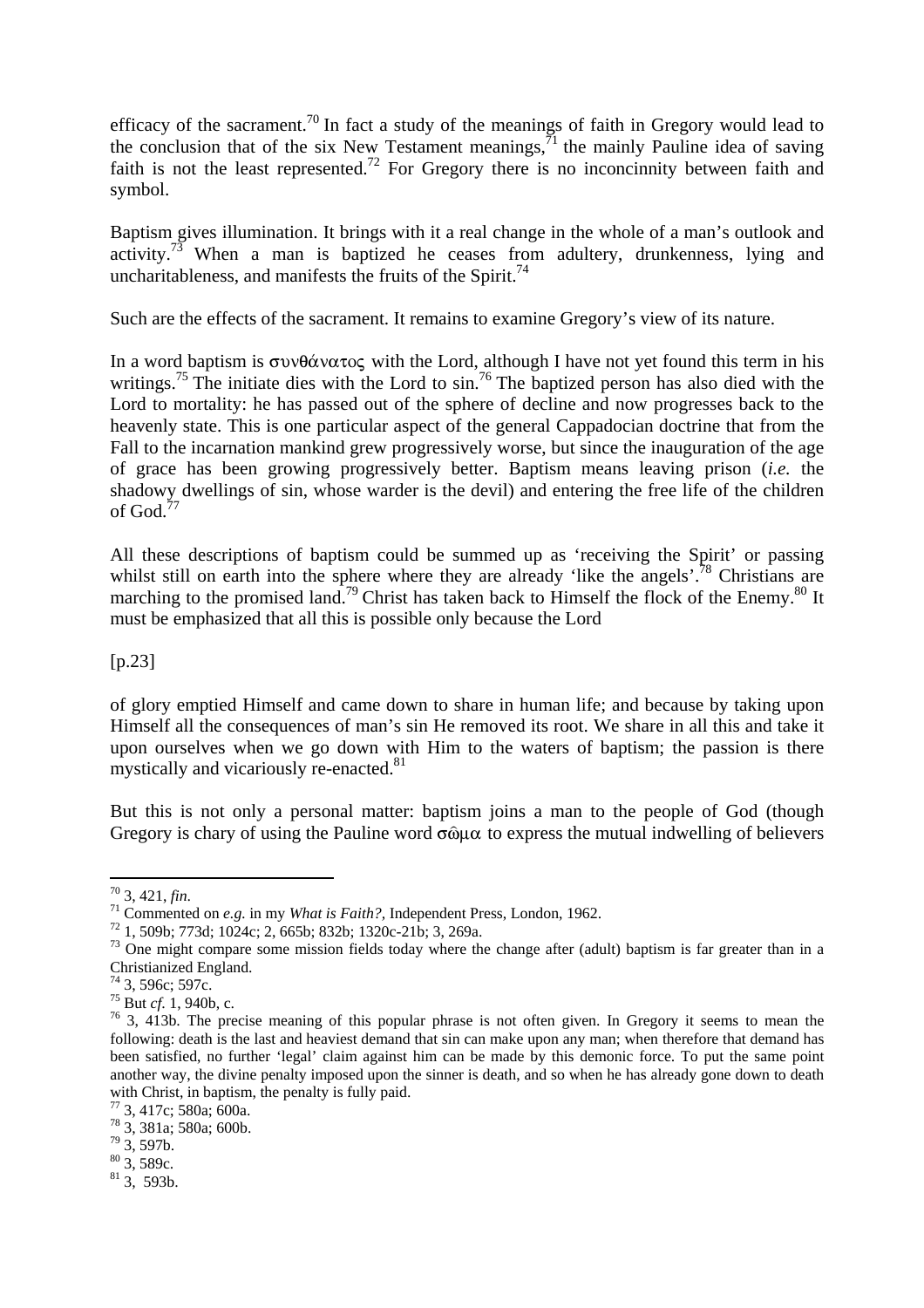in one another and in Christ<sup>82</sup>). With all the blessings of baptism, the Christian takes upon himself the responsibilities of membership of the body of Christ.<sup>83</sup>

The atonement is complete when we are united with Christ and all His people in the sacrament of baptism. That which is complete is sustained by our feeding continually upon Christ in the other sacrament. Even this language is somewhat suspect, since probably for Gregory, as for most of the thinkers of the early Church, there were not two (or more) sacraments, but one single mystery with different manifestations, the one which cannot be repeated, and the other which reminds believers again of the whole process.<sup>84</sup> This unity was portrayed dramatically for all to see at the central festival of the Church's year: on Easter Day, the catechumens were baptized and welcomed into the full fellowship of the Church, and received their first communion; the excommunicate were taken back into the body of believers and ordinands were commissioned for the task for which the Church had separated them. The symbol of the grapes could be used of baptism, yet in ecclesiastial art it normally refers to the eucharist. A common theme in the fourth century is the pole carried by two men with a bunch of grapes hanging from its centre—a Christian interpretation of the spies bringing present promise of the joys of the promised land. Sunday by Sunday the believer enjoys the foretaste of heaven which is pure and undivided fellowship with the whole Church on earth and in heaven and with Him who effected this atonement.<sup>85</sup>

It is impossible to over-estimate the importance for Gregory of the incarnation: 'being united with life implies having a share in it.<sup>586</sup> 'Nothing else than the body which showed itself superior to death could also become the source of life.<sup>87</sup> The reason that God, when He

[p.24]

revealed Himself, united Himself with our mortal nature, was to deify humanity by this close relation with deity. In consequence, by means of His flesh which is constituted by bread and wine He implants Himself in all believers, following out the plan of grace. He united Himself with their bodies, so that mankind too, by its union with the Immortal, might partake of incorruptibility.'88 Gregory shared with St. John and the authors of the Epistles to the Ephesians and the Hebrews the belief that the heavenly sphere is not only superimposed upon the earthly, but actually impinges upon it. This is made possible solely by the redemption won through the life, death and resurrection of Him who was both man and God.

[p.25]

 $\overline{a}$ 

## **CONCLUSION**

In this conclusion an attempt will be made to sum up Gregory's views on the atonement, to gauge the relative importance for this doctrine of the four influences mentioned in the Introduction—church tradition, Greek higher education, popular thought and the Scriptures; and lastly to estimate the original contribution of Gregory himself.

 $82$  Possibly because of heretical misinterpretations?<br> $83$  3, 421c; 580a.

<sup>&</sup>lt;sup>83</sup> 3, 421c; 580a.<br><sup>84</sup> See F. L. Cross, *1 Peter—a Paschal Liturgy*, Mowbray, London, 1954.<br><sup>85</sup> Cf. G. Mathew, 'The Origins of Eucharistic Symbolism', *Dominican Studies*, 1937.<br><sup>86</sup> Catechetical Oration, 542, 2.<br><sup>87</sup>

<sup>88 151, 10-152, 6.</sup>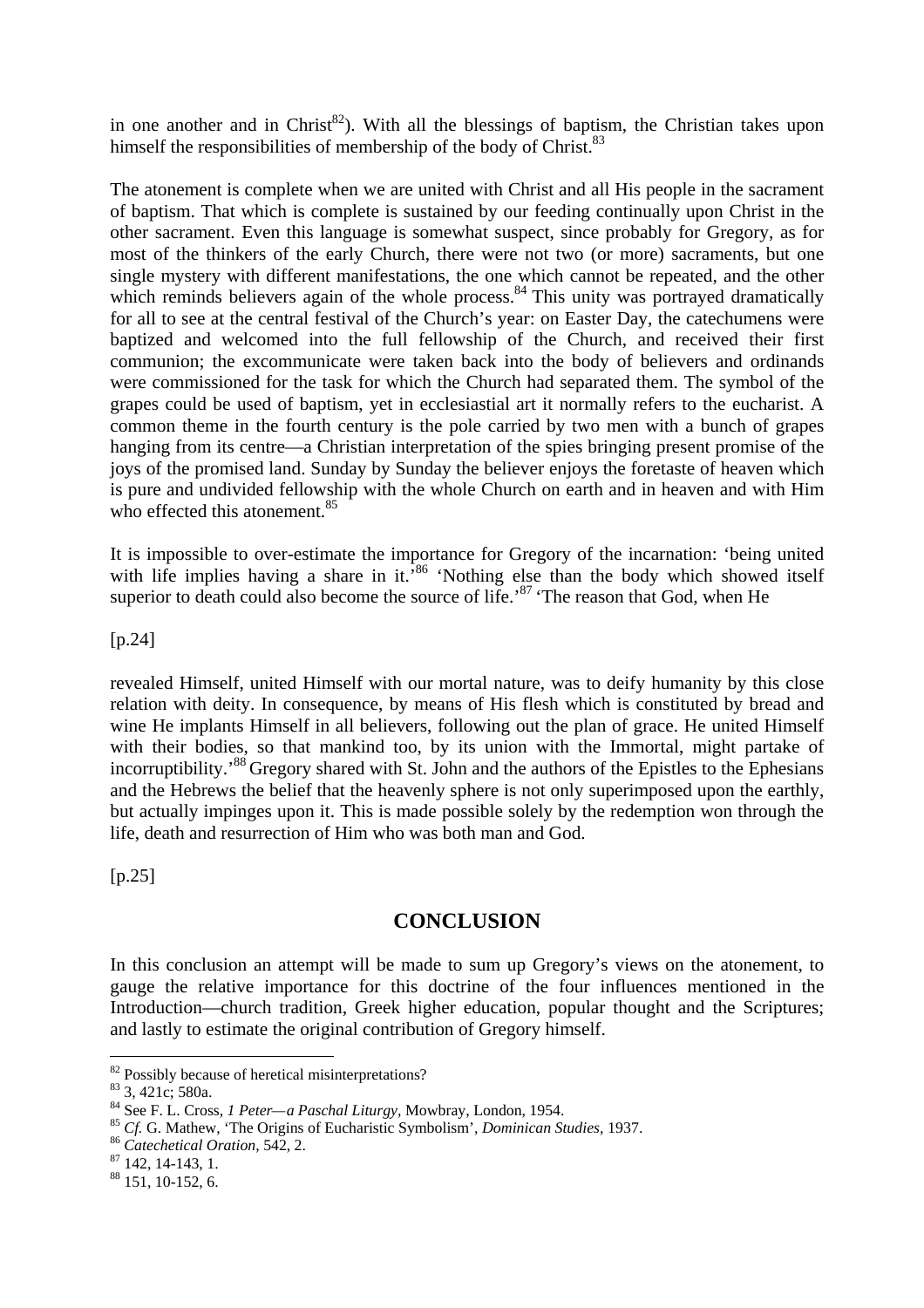There was a time when man had been like God: in what might be called a psychosomatic unity he lived the full life that God had intended for him, of autarchy, 'passionless existence' and grace. Not content with this, he was deceived by the enemy of souls into aiming at an illusory higher objective. In doing this man lost his freedom and became a slave of Satan; and a worse result was that since body and soul had both fallen, they became separated. As a result death intervened and laid its claim upon the body and even upon that which is by nature immortal the soul. This was disastrous in itself, but the sin and death which th<sup>1</sup>us entered were also a barrier between man and God: man could no longer see Him nor talk with Him, no longer live in uninterrupted communion with the Father. (As a result of this he also lost his ability to live at peace with his brethren.) Man was pitiable—a constant and acknowledged note in all Greek theology—but he was not only pitiable, he was also to blame, having spoilt God's earth, broken the covenant and insulted the Lord of glory. Though this culpability may be less emphasized than a Westerner might desire, it is yet inescapable in the text of Gregory; and therefore, so long as this guilt remained, man's state would also remain sad and it would be impossible to be at one with God.

Man of himself was and is unable to pull himself back to that state of original bliss that was the object of many Greek philosophers and of all Christians. Every attempt by even the best of men was bound to fail, for the force of the enemy is too strong for fallen humanity. But with God all things are possible. Though He could have sent an angel to our race, He in fact came down in His own Person to our situation to effect our redemption.<sup>89</sup> God Himself came down to the

#### [p.26]

 $\overline{a}$ 

squalor that was humanity and, by coming, was able to do two things which no-one else could have done: He remained sinless, living a life which was both human and outside the sphere where sin had any dominion; and because of this He was able to share His victory over sin with all who come to Him in faith. One way of expressing this is to say that Christ was able to impute to others His own righteousness: the other way of describing it leads to a satisfactory demythologizing of the 'ransom' ideas, including the 'fish-hook' analogy. Christ made Himself subject to all the limitations which the devil imposed upon mankind, while never falling down and worshipping him, and in exchange was able to demand man's release. To consummate the life which ransomed humanity, He faced the last enemy and came out of the battle triumphant; He was thus able to impute to all who share in Him the immortality which was His alone after the fall of mankind. Man, free now from the fear of death, cleansed from the guilt of sin and being released from its power, is able to be at peace with God his Father.

The atonement is based securely in the historical facts of the life, death and resurrection in Palestine of the Son of God. But Gregory is realist enough to know that this, though complete in itself, can be but the beginning of the atonement. He must go on to ask how this can be applied to the individual believer. Faith for him is the bridge between the finished work of Christ and the redemption of the Christian. Then comes the sacrament of baptism, by which the purification that Christ has secured is transferred to every person who in faith receives it. Baptism is the outward and visible sign of a grace which in fourth century Cappadocia was by no means invisible. Through the power of Christ, the believer gave up all that belonged to the

<sup>&</sup>lt;sup>89</sup> One of the reasons for the insistence on the divinity of the Son was that it seemed to the Cappadocians (as it has always seemed to the orthodox) that if it were not God Himself in the flesh who lived, died and rose again, then the atonement is not secure.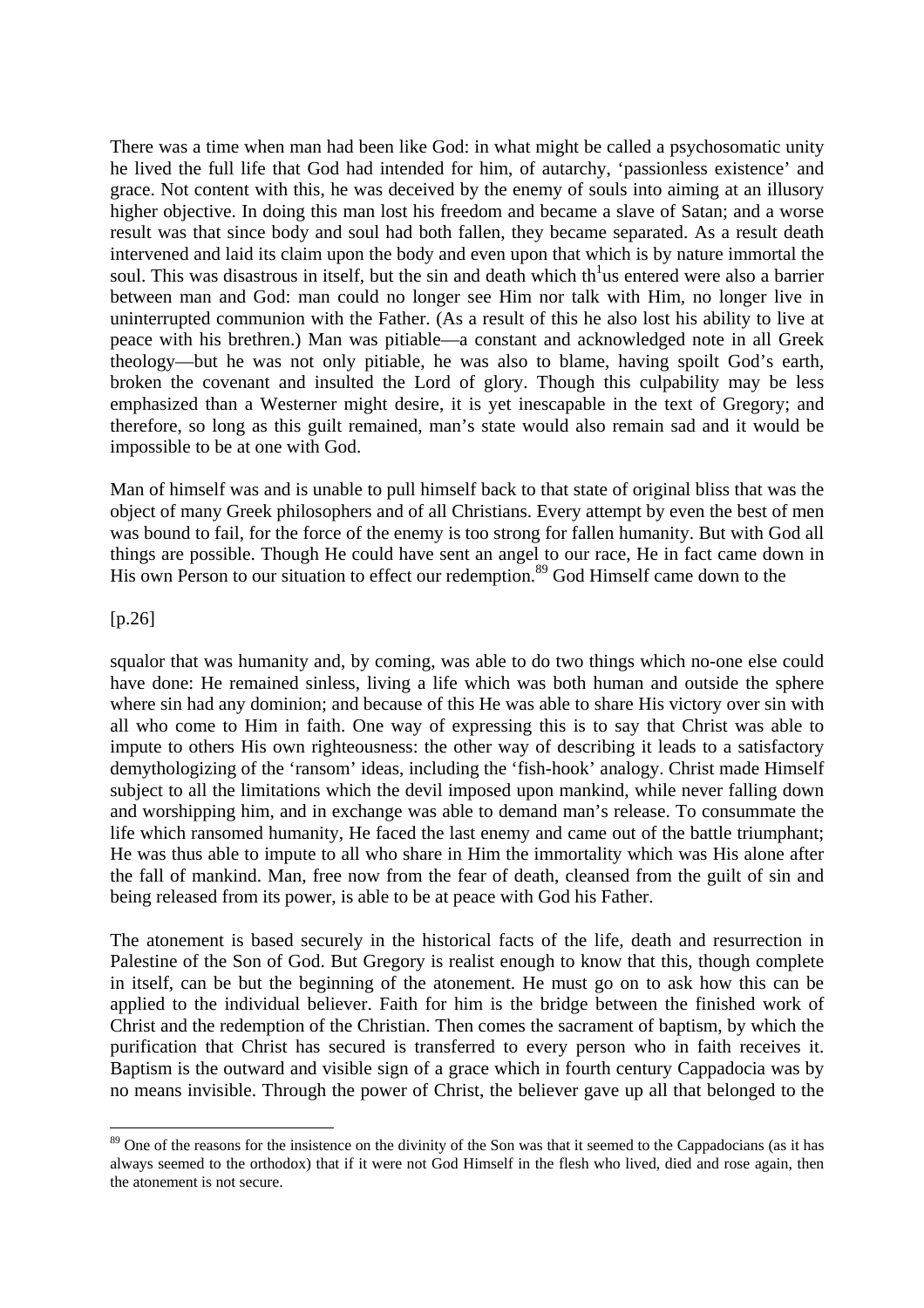old life, there being a real change in his life and thought. After this bodily manifestation of a change of heart, the newly created body is sustained by the eucharist, through which the incarnate life of the Lord Jesus Christ is lived again. Here too one cannot but notice the centrality of the incarnation without which this sacramental grace would be impossible. The whole process of re-presenting the life of the Lord is the work of grace: through it man is brought again to that status which he was intended to hold, that of a ransomed son of God.

If all this is present in Gregory, there can be no question about the source of his atonementtheology. No philosopher could so easily harp upon the culpability of human nature before the divine majesty of the Godhead; and even his pitiability would, have been denied by the optimists among the neo-Platonists; they would have regarded us

[p.27]

as sufficient of ourselves to help ourselves. With them, as with the scientific humanists of the nineteenth century, it is a question of progressive freedom from the limitations of time and space: for Gregory it is a question of re-birth. It would not be difficult to describe this distinction as one of degree rather than of kind, and to argue that ultimately the philosopher and the Christian are saying the same thing. The argument is incapable of proof either way; but I would assert both that the Bible sees improvement as different in kind from conversion and also that Gregory shares this view. Philosophy is subordinated to the Scriptures, and even Church tradition is less to the fore than in many of the Fathers: in fact while he was obviously not unaware of their contribution to theology and biblical exegesis, there are strikingly few direct references. Of his four sources, then, it seems that the Scriptures are the predominant and formative influence. He is clearly at ease in all the different parts of the Bible. From the Old Testament he is especially prone to quote the Psalms, Song of Solomon, Isaiah and Genesis. He will use all the New Testament books gladly; but it seems to the writer that there is a special affinity between his thought and that of both Paul and the Fourth Gospel (particularly the Prologue). Gregory was first and foremost a theologian who based his teaching on the whole of the Bible.

It remains to estimate his own personal contribution to work on the atonement. The first characteristic which stands out in all his writings is optimism. The Word of the Lord goes forth conquering and to conquer; He will soon have covered the earth with the knowledge of God as the waters cover the sea. Seventeen centuries of opposition to the claims of the Lord Jesus Christ have not damped the ardour of evangelists with an equally sure faith in the power of God's grace. Were this optimism centred upon man and based in his innate ability to rise to the higher life, it would be a denial of the doctrine of the Fall—a doctrine which holds so important a place in the thought of the early Church; but its source is the grace of the benevolent Creator and Redeemer of men. This child-like faith in God's irresistible plan to bring His whole salvation to His whole earth Gregory shares with the writer to the Ephesians and with Origen.

He was also able to draw for his theology upon his practical experience as a pastor and church administrator. In fact the purpose of all his work would seem to be to bring help and encouragement to his ordinary parishioners; and he asked of them only the training that they would have received from the local διδάσκαλος. Gregory

[p.28]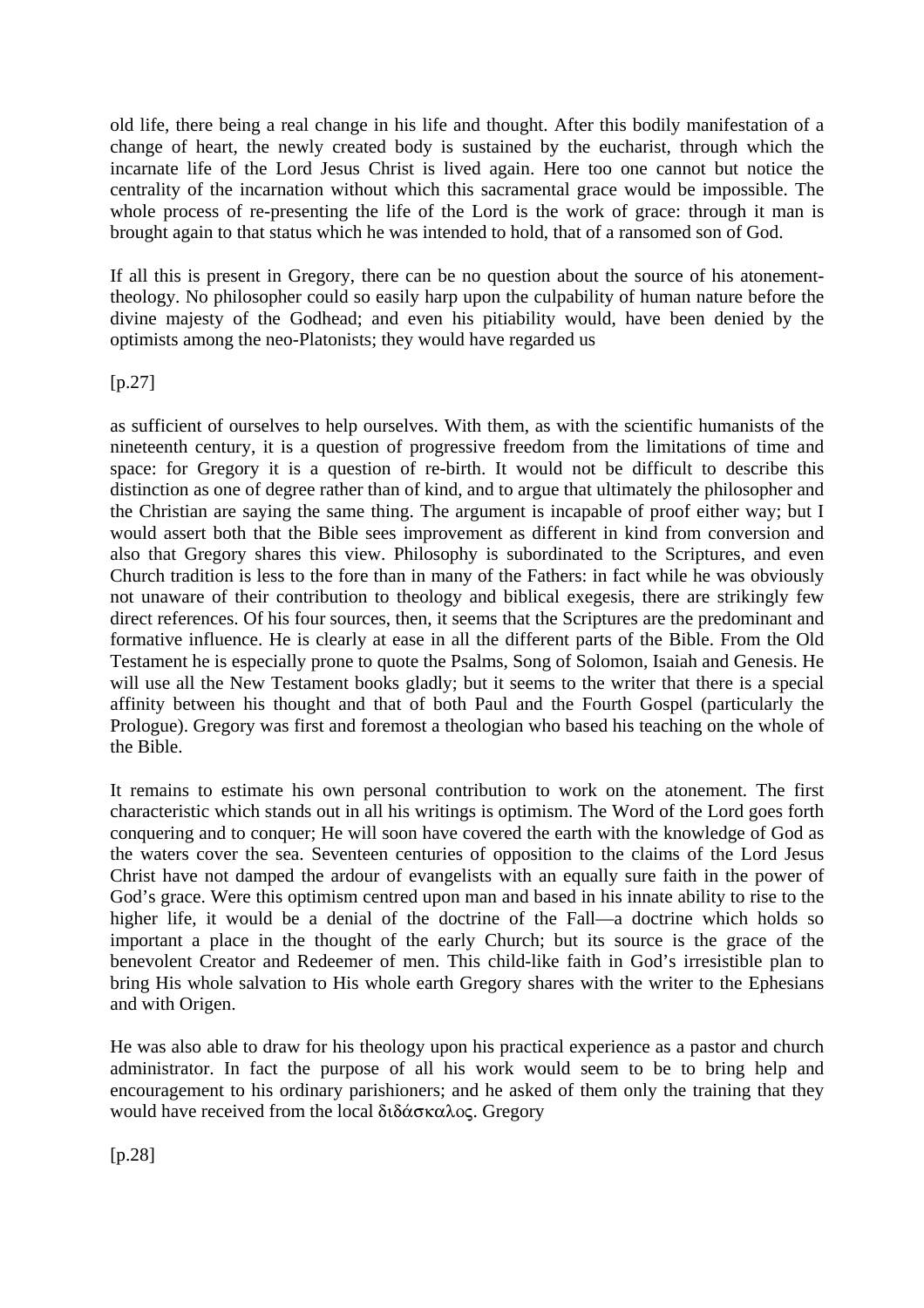would certainly have been more intelligible to his semi-educated contemporaries than many present-day theologians are to people whose only education has been at a secondary or grammar school. It is in this contact with the 'ordinary man' that we must see the source of what has been called his popular catechetical teaching. His own thought ran at a higher level, but in order to make himself intelligible to his readers he would adopt concepts such as that of the 'fish-hook' which were then current, and adapt them to his service.

Another aspect of Gregory's personality expressed in his doctrine is his idea of 'true virginity', an idea which would, I imagine, have appeared to his contemporaries to have been highly individual. The Christian is to 'keep himself unspotted from the world', while being fully involved in it. There can always arise—and there had probably then arisen—a dangerous and unbiblical dichotomy between 'holy people' who lived in monasteries away from the business of the world, and those who did not make such a renunciation, continuing, almost apologetically, to live in it: the former were first-class, the latter decidedly inferior Christians. Influenced yet once again by Origen, Gregory insists on the fact that Christ has redeemed every part of human life from child-birth to death: he would have maintained that one can be as truly a Christian at a factory bench as in a hermit's cell—a motif, be it noted, from the Synoptic Gospels. This is another way of saying that Gregory loved the people among whom he worked and ministered; and desired that they too should share in the atonement that Christ had secured for all His brethren.

In what ways, then, was Gregory's teaching an advance on that of his predecessors? First, there seems to be a steady return to biblical truths, especially where they differ from the views of neo-Platonism. In this Gregory is in advance of Clement and Origen. Second, Gregory seems happy to combine 'popular teaching' with 'deep theology'. Third, the Cappadocians were stout defenders of Nicene orthodoxy: in fact 'the classic Christian definition of the godhead as Three Persons and One Substance is the fruit of Cappadocian thinking'; $90$  and wherever orthodox thinking on the Trinity prevails, it is likely that a biblical doctrine of the atonement will follow. Beyond these three points one could only say that there seems to be a return to truths presented in the Bible.

One of Gregory's heroes was Moses, who spoiled the Egyptians and gave what he received to the people of God. Gregory himself spoiled the treasures of Greek philosophy in order to give to the people of

[p.29]

God an understanding of the truths of the Bible. Of the atonement he presents an all-round picture of the descent from grace and the return made possible only through the life, death and resurrection of the Son of God. The only failure is to bring out fully and at all places the centrality of the cross. Apart from this, there is presented in Gregory, and especially in the *Catechetical Oration,* a true picture of the biblical teaching on the atonement, showing how the Son of God became Son of man in order that the sons of men might become sons of God.

 $[p.31]$ 

<sup>90</sup> Hardy, *op. cit.,* p. 241.